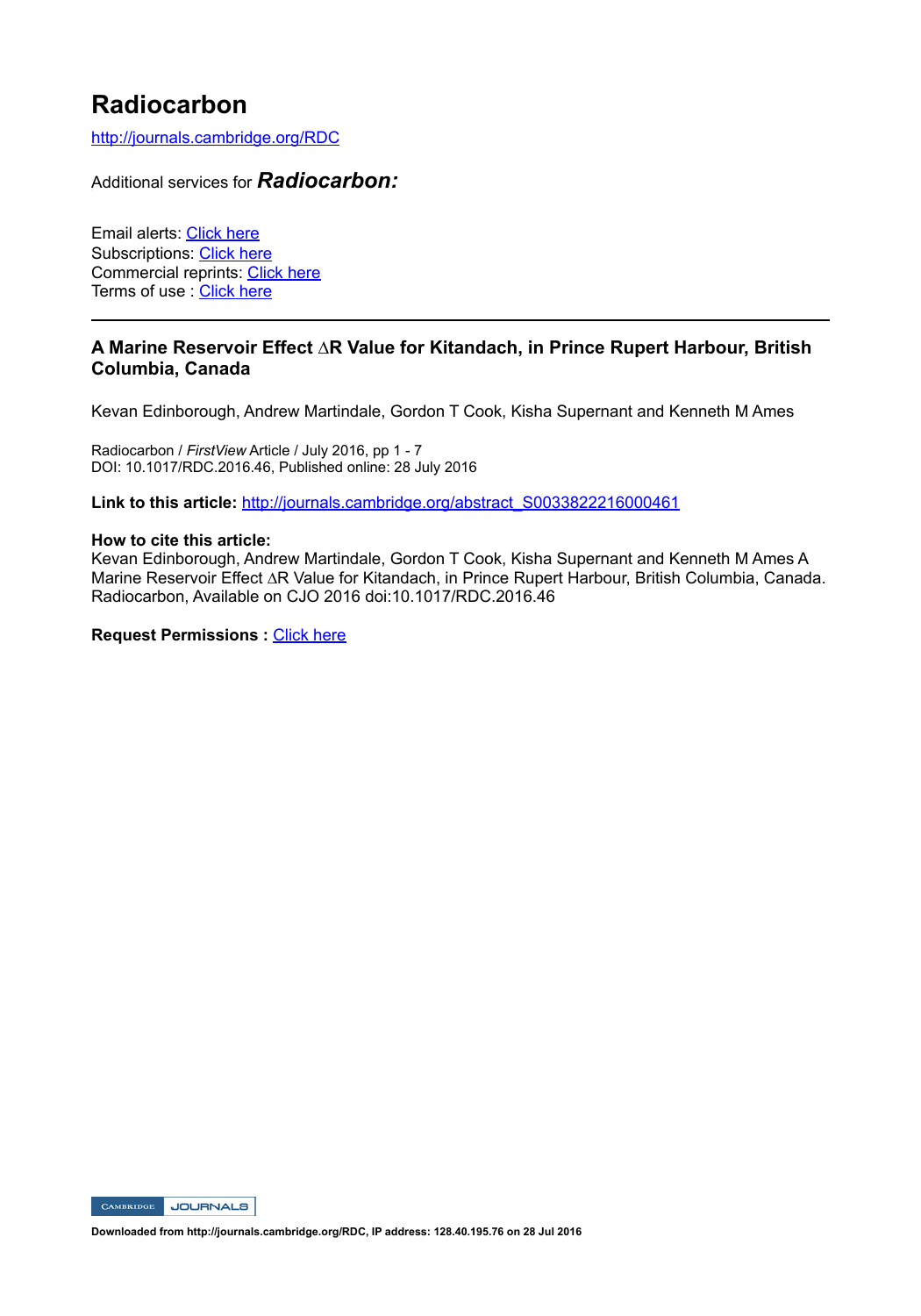© 2016 by the Arizona Board of Regents on behalf of the University of Arizona. This is an Open Access article, distributed under the terms of the Creative Commons Attribution licence (http://creativecommons. org/licenses/by/4.0/), which permits unrestricted re-use, distribution, and reproduction in any medium, provided the original work is properly cited.

## A MARINE RESERVOIR EFFECT ΔR VALUE FOR KITANDACH, IN PRINCE RUPERT HARBOUR, BRITISH COLUMBIA, CANADA

Kevan Edinborough<sup>1\*</sup> • Andrew Martindale<sup>2</sup> • Gordon T Cook<sup>3</sup> • Kisha Supernant<sup>4</sup> • Kenneth M Ames $\bar{s}$ 

<sup>1</sup>Institute of Archaeology, University College London, 31-34 Gordon Square, London, WC1H 0PY, United Kingdom.

<sup>2</sup> Department of Anthropology, University of British Columbia, Vancouver Campus, 6303 NW Marine Drive, Vancouver, British Columbia, Canada, V6T 1Z1.

3 Scottish Universities Environmental Research Centre, Scottish Enterprise Technology Park, East Kilbride, Glasgow G750QF, Scotland, United Kingdom.

<sup>4</sup>Department of Anthropology, 13-15 HM Tory Building, University of Alberta, Edmonton, Alberta, Canada, T6G 2H4. <sup>5</sup>Portland State University, ANTH, P.O. Box 751, Portland, OR 97207.

ABSTRACT. Prince Rupert Harbour (PRH), on the north Pacific Coast of British Columbia, contains at least 157 shell middens, of which 66 are known villages, in an area of approximately 180 km<sup>2</sup>. These sites span the last 9500 yr and in some cases are immense, exceeding  $20,000 \text{ m}^2$  surface area and several meters in depth. Recent archaeological research in PRH has become increasingly reliant on radiocarbon dates from marine shell for developing chronologies. However, this is problematic as the local marine reservoir effect (MRE) remains poorly understood in the region. To account for the MRE and to better date the Harbour's sites, we propose a  $\Delta R$  of 273 ± 38 for the PRH area, based on our work at the site of Kitandach (GbTo-34), a massive shell midden-village centrally located within the Harbour. We followed the multiple paired sample approach for samples from specific contexts and ensured contemporaneity within the groups of marine and terrestrial materials by statistically assessing for outliers using the  $\chi^2$  test. Taking together, the results for this and previous studies, it appears the MRE was fairly constant over the past 5000 yr.

KEYWORDS: Pacific Northwest, shell midden, archaeology.

#### **INTRODUCTION**

In 2011, A Martindale, K Ames, K Supernant, and K Edinborough initiated an archaeological project in Prince Rupert Harbour (PRH) ([Figure 1](#page-2-0)) on the northern British Columbia coast. PRH has an extraordinarily rich archaeological record relevant to Northern Tsimshian history and to a range of questions about Northwest Coast and hunter-gatherer-fisher social and economic evolution. In an area of approximately 180 km<sup>2</sup>, the Harbour contains 157 currently recorded shell middens, of which 66 are classified as villages (Ames and Martindale [2014\)](#page-7-0) [\(Figure 1](#page-2-0)). Consequently, the Harbour has seen archaeological research spanning the last century. The various goals of the current project, jointly funded by the Social Science and Humanities Research Council of Canada (SSHRC) and the National Science Foundation (NSF) of the United States, required refining the Harbour's settlement pattern history for the last 6000 yr. Achieving this goal necessitated establishing initial and terminal dates for a representative sample of the Harbour's village sites, and midden formation chronologies for a subset of middens. Accomplishing this demanded a large number of radiocarbon dates. We currently have 262 new dates from a range of contexts, including 38 village sites, 205 of which are from marine shell.

Despite its problems, using shell for building chronologies has advantages. In the coastal areas of British Columbia, Canada, and Alaska, USA, shell-bearing sites are ubiquitous and reflect both the byproduct of food consumption and engineering efforts to construct level, well-drained habitation terraces in a highly crenulated coastal landscape dominated by bedrock outcrops and wetlands. While dedicated construction episodes are known in which massive anthropogenic landforms are

<sup>\*</sup>Corresponding author. k.edinborough@ucl.ac.uk.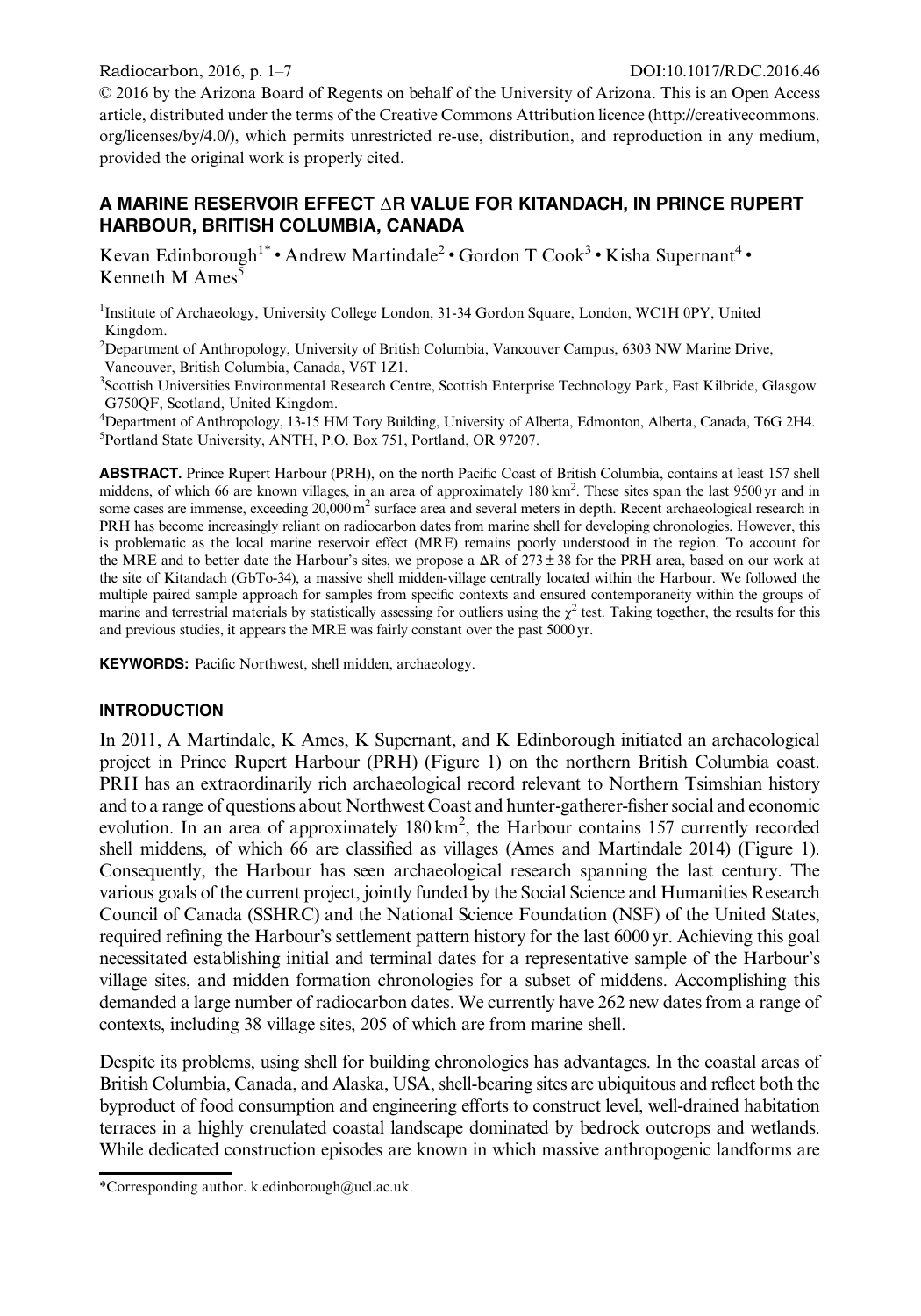<span id="page-2-0"></span>

Figure 1 Map of Prince Rupert Harbour region

built in short periods of time (see Martindale et al. [2009](#page-7-0)), shell-bearing sites also capture recurring daily behaviors such that their lower and upper surfaces approximate the beginning and ending of occupation. Regional settlement patterns can be captured by large samples of dated basal and terminal components using ubiquitous marine shell, which is increasingly accessible via percussion coring (Cannon [2000](#page-7-0); Martindale et al. [2009](#page-7-0); Pluckhahn et al. [2015\)](#page-7-0). Thus, a study of settlement patterns in this region and other coastal contexts is improved via the dating of marine shell. Our goal is to develop useful, accurate, and precise ages for marine-based archaeological samples, to be consistently calculated for a like-for-like comparison. Such a value is often perceived as less critical in some geological contexts, such as the construction of relative sea-level curves (Shugar et al. [2014](#page-7-0)), where chronological precision of fewer samples from longer time periods is valued over the accuracy of many samples from shorter intervals. Despite a history of 14C-based research, calculation of securely calibrated calendar ages from marine shell samples remains a large problem for archaeologists working in Prince Rupert Harbour and elsewhere on the Pacific Northwest coast, with variable effects from very deep water reservoirs, and other localized confounding geological processes, such as carbonate leaching (Hutchinson [2014](#page-7-0); Reimer [2014](#page-7-0)). Although a global average surface water marine reservoir effect offset of approximately 400 yr is well known, no consensus has been reached concerning the best way to approach this problem regionally or at the scale of the study area in Prince Rupert Harbour.

To highlight this issue and to suggest a way forward, we focus on one particularly important site in Prince Rupert Harbour ([Figure 2](#page-3-0)), Kitandach (GbTo-34), using what we consider to be the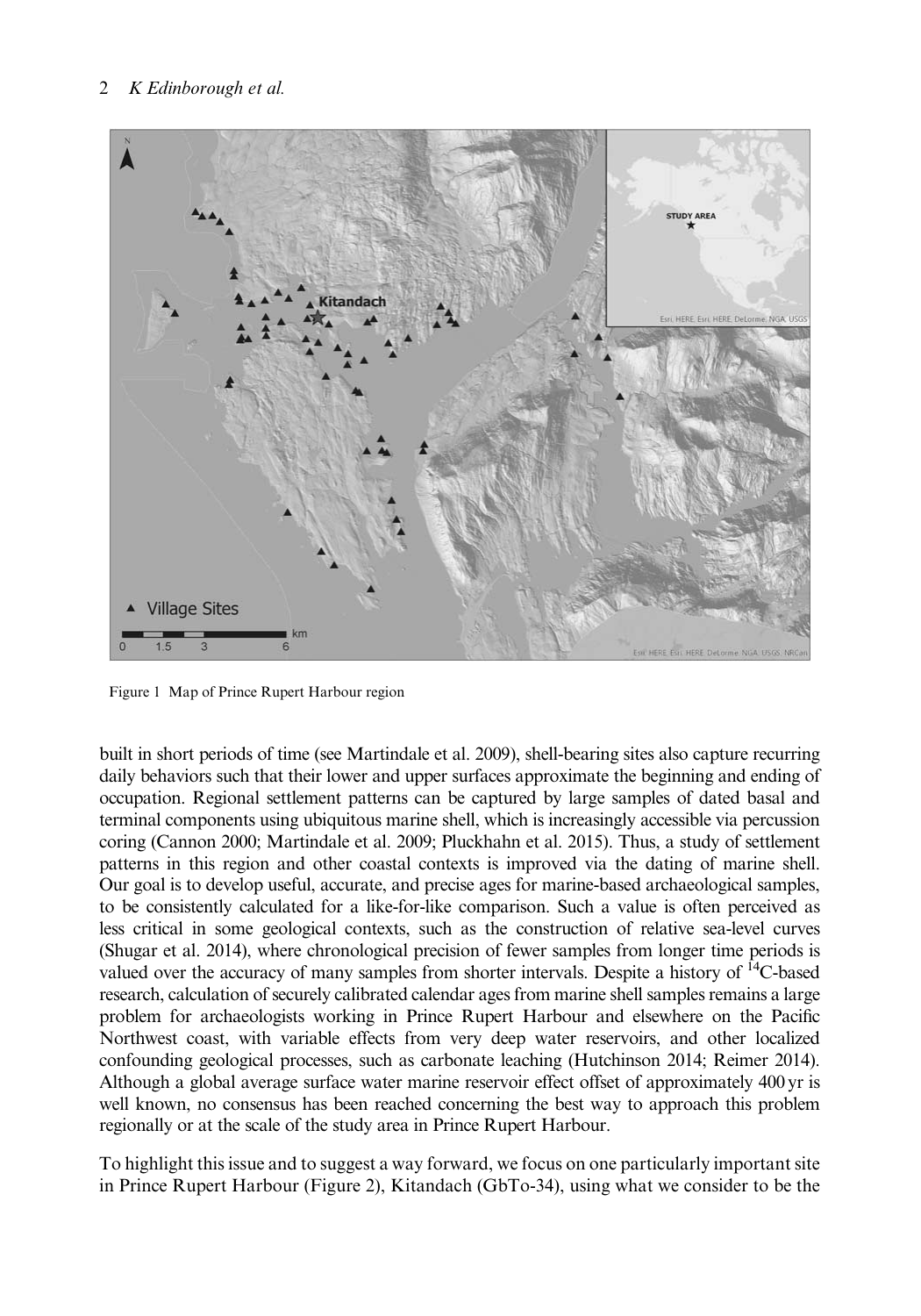<span id="page-3-0"></span>

Figure 2 Map of the Kitandach (GbTo-34) site with the core test locations. Samples used in this study collected from labeled cores.

most robust methodology for  $\Delta R$  calculation, as developed by the Scottish Universities Environmental Research Centre (SUERC) in Russell et al. ([2011\)](#page-7-0) and Cook et al. ([2015\)](#page-7-0). In a seminal paper, Stuiver et al. ([1986\)](#page-7-0) defined the marine reservoir age as R(t), the difference in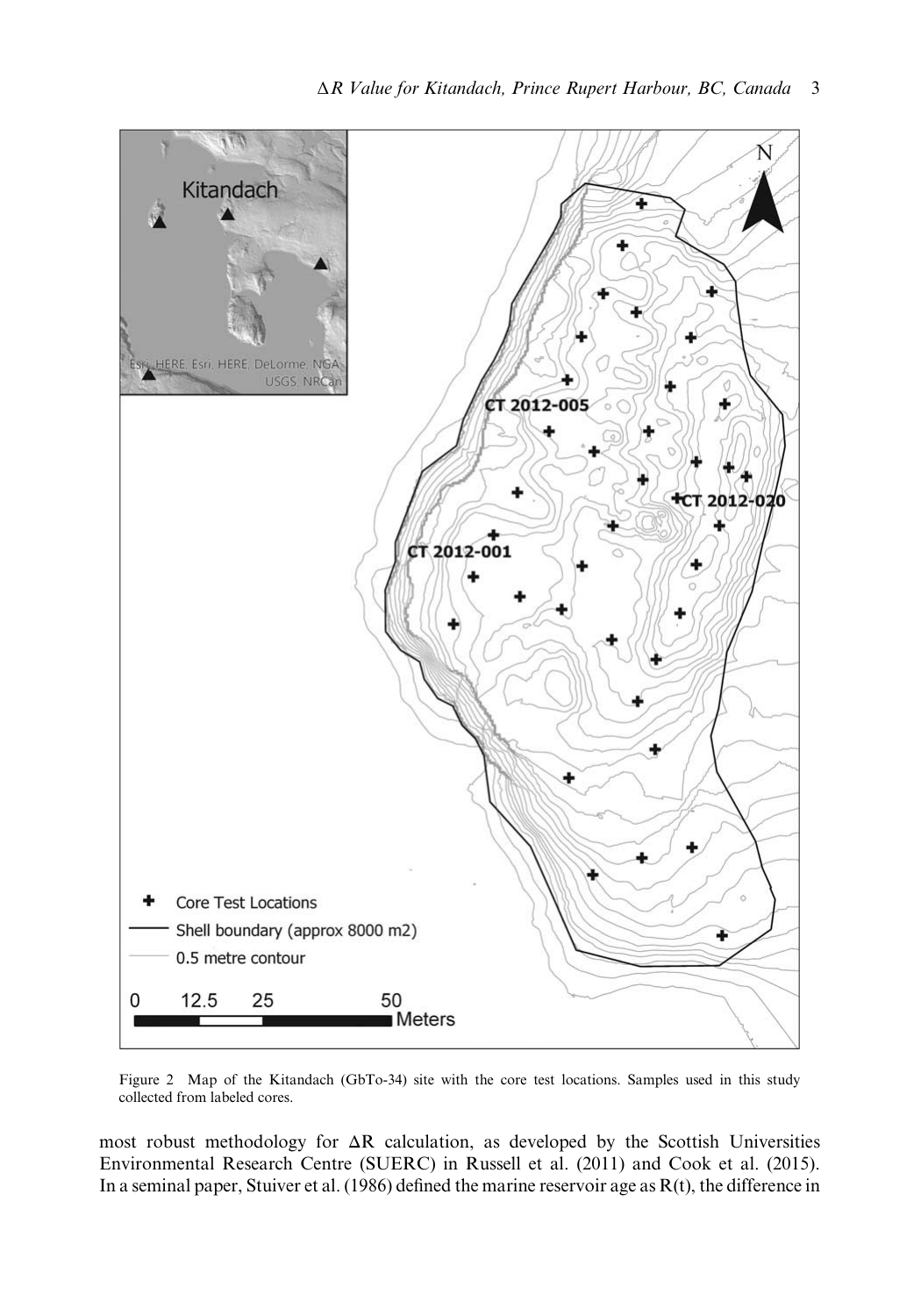## 4 K Edinborough et al.

conventional (uncalibrated)  $^{14}$ C age between synchronous samples from atmospheric and marine environments. They derived a marine calibration curve to model this offset, using the atmospheric  $\Delta^{14}C$  data and incorporating time-dependent variability in R(t) (Stuiver et al. [1986](#page-7-0)). This curve has been repeatedly updated and now accounts for the last 50,000 calibrated years BP (Marine13; Reimer et al. [2013\)](#page-7-0). In addition to a temporally variable  $R(t)$ , there are regional deviations from the contemporaneous global average  $R(t)$  value, which are a variable function of climate and oceanic circulation systems; these are expressed as ΔR values to be used in conjunction with the Marine13 curve. Derivation of a ΔR value for a specific region and time period can be calculated by a number of methods, but here we focus on one we consider to be particularly accurate. This method uses all statistical information contained within contemporaneous multiple paired marine and terrestrial samples obtained from discrete contexts formed over short time periods (Ascough et al. [2004](#page-7-0), [2005\)](#page-7-0). Following the latest SUERC research (Cook et al. [2015](#page-7-0)), the great advantage of taking multiple paired samples from a linked series of archaeological contexts is that the archaeological contexts and samples therein are not assumed to be coherent or correct, as outlying samples can be determined statistically using a simple chi-squared  $(\chi^2)$  test of the marine and terrestrial data, before they are calibrated. The disadvantage of this approach is that even given ideal  $^{14}$ C samples, the spatial-temporal range of suitable archaeological sites may be limited. We see this as an empirical problem as neighboring sites can be later compared. Perhaps more confounding are natural events such as tsunamis (McMillan and Hutchinson [2002](#page-7-0)), which may completely disturb the integrity of the deposits and yield nothing chronologically useful to measure. On the other hand, if deposits in a particularly coherent archaeological unit are disturbed, but there is no evidence of tsunami deposits, it is quite possible that interesting anthropogenic activity may be causal, so an imprecise set of results may be more useful than initially thought.

## SAMPLE EXTRACTION AND SELECTION

Kitandach is a large shell-bearing site located in the Venn Pass/Metlakatla Pass area of PRH, spanning the period from about 5500 yr ago to the 19th century [\(Figure 2\)](#page-3-0). The upper component of the site is consistent with a major Tsimshian village with at least 17 visible structural depressions. It is unclear how deep the stratigraphy of the latest village form extends, but it is likely that the subsurface contains earlier villages, likely with different house and perhaps village forms, and possibly earlier non-village components such as shell terraces for camping and resource collection (see Martindale et al. [2009](#page-7-0) for an example). Percussion coring was developed for the investigation of large shell-bearing sites (Cannon [2000;](#page-7-0) Martindale et al. [2009](#page-7-0)). The technique is simple in principle: a hollow 92.5-cm (3-ft) long bit, 2.5 cm in diameter, containing a plastic liner, is hammered into the ground to retrieve samples of the subsurface. Extensions to the bit apparatus allow coring in 92.5-cm increments to depths of over 10 m. Each core is composed of a series of tubes representing the collection of subsurface material from the ground to below sterile geological parent material. Cultural components are highly visible (usually containing shell or charcoal), though compressed. Charcoal and shell can both present "old" problems that disassociate time of death from anthropogenic use. Unfortunately, the charcoal we could retrieve did not readily facilitate taxa identification. We mitigated this in Kitandach through sample selection of ubiquitous microscopic charcoal fragments and the selection of Mytilus sp. (likely Mytilus trossulus) for dating. Ubiquitous charcoal is more likely to derive from routine hearth use and thus is more likely to reflect regular harvesting of firewood. Mytilus sp. grows in rocky conditions and is harvested for consumption at maturity (4–5 yr) and brought to residential sites. Finally, we identified and removed potential "old" samples using a  $\chi^2$  test after <sup>14</sup>C analysis (cf. Burley et al. [2015](#page-7-0)).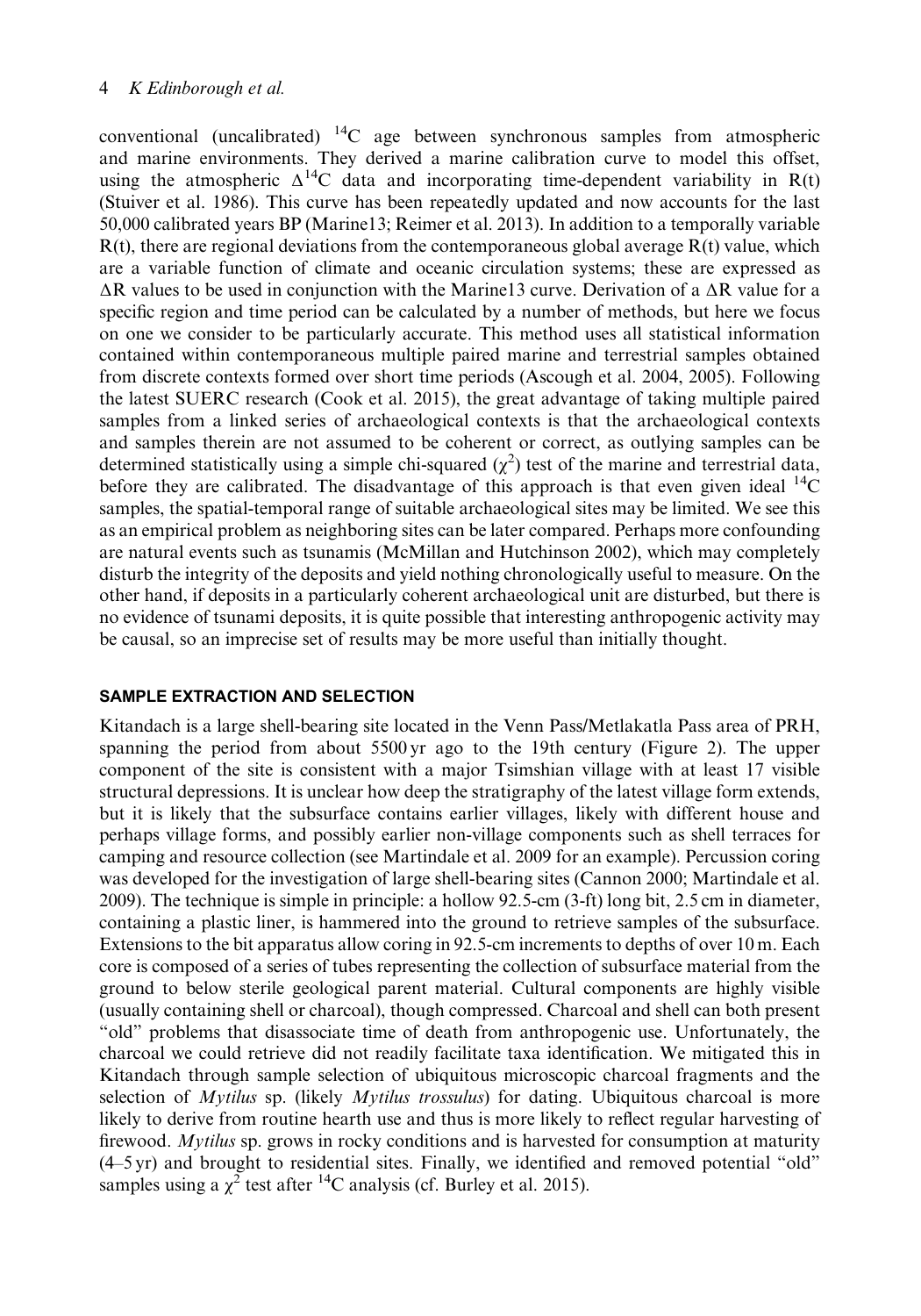<span id="page-5-0"></span>Within large village sites, multiple separate components are common, separated by potential paleosols of varying thicknesses, all of which are distinct from the basal geological parent material. At Kitandach (GbTo-34), we took 40 core tests at approximately 20-m intervals across the site ([Figure 2](#page-3-0)). We selected four samples each of charcoal and marine shell from three stratigraphic components (basal, terminal, and a mid-component transition) for MRE estimation.

## SAMPLE PRETREATMENT AND PROCESSING

All methods including sample pretreatment,  $CO<sub>2</sub>$  generation and purification, graphitization, and accelerator mass spectrometry (AMS) measurement were as described in Dunbar et al. [\(2016\)](#page-7-0).

## ΔR Calculation

To calculate an accurate  $\Delta R$  value for Kitandach, we followed the SUERC methodology (Ascough et al. [2005](#page-7-0); Russell et al. [2011](#page-7-0); Cook et al. [2015\)](#page-7-0), and employed a multiple paired sample approach to ensure contemporaneity between groups of marine and terrestrial materials by statistically assessing for outliers using the  $\chi^2$  test. We sampled the shell midden extensively and obtained 24 shell/charcoal pairs, with four pairs of samples from each of three, separate, stratigraphic components within the shell midden (see Table 1).

|                                                    | Archaeological | Sample | ${}^{14}C$ age |                 | $\delta^{13}C$ | Sample       |
|----------------------------------------------------|----------------|--------|----------------|-----------------|----------------|--------------|
| Lab code                                           | context        | code   | (yr BP)        | $1\sigma$ error | $(\%o)$        | type         |
| <b>SUERC-44454</b>                                 | CT 2012-001    | 70     | 3738           | 29              | $-1.5$         | Shell        |
| <b>SUERC-44456</b>                                 | CT 2012-001    | 71     | 4242           | 29              | $-0.4$         | Shell        |
| <b>SUERC-44458</b>                                 | CT 2012-001    | 72     | 4043           | 29              | 0.0            | Shell        |
| <b>SUERC-44460</b>                                 | CT 2012-001    | 73     | 3868           | 27              | $-0.7$         | <b>Shell</b> |
| $\chi^2$ T value = 172.57; Acceptance value = 7.81 |                |        |                |                 |                |              |
| <b>SUERC-44455</b>                                 | CT 2012-001    | 82     | 3359           | 29              | $-24.6$        | Charcoal     |
| <b>SUERC-44457</b>                                 | CT 2012-001    | 83     | 3340           | 29              | $-25.9$        | Charcoal     |
| <b>SUERC-44459</b>                                 | CT 2012-001    | 84     | 3947           | 27              | $-24.9$        | Charcoal     |
| <b>SUERC-44464</b>                                 | CT 2012-001    | 85     | 3106           | 29              | $-27.0$        | Charcoal     |
| $\chi^2$ T value = 503.55; Acceptance value = 7.81 |                |        |                |                 |                |              |
| <b>SUERC-44465</b>                                 | CT 2012-005    | 74     | 4852           | 27              | $-0.5$         | Shell        |
| <b>SUERC-44467</b>                                 | CT 2012-005    | 75     | 4898           | 29              | $-0.3$         | Shell        |
| <b>SUERC-44469</b>                                 | CT 2012-005    | 76     | 4886           | 27              | $-0.4$         | Shell        |
| <b>SUERC-44474</b>                                 | CT 2012-005    | 77     | 4854           | 29              | $-0.1$         | <b>Shell</b> |
| $\chi^2$ T value = 2.01; Acceptance value = 7.81   |                |        |                |                 |                |              |
| <b>SUERC-44466</b>                                 | CT 2012-005    | 86     | 4218           | 29              | $-24.6$        | Charcoal     |
| <b>SUERC-44468</b>                                 | CT 2012-005    | 87     | 4182           | 27              | $-26.0$        | Charcoal     |
| <b>SUERC-44470</b>                                 | CT 2012-005    | 88     | 4176           | 27              | $-27.9$        | Charcoal     |
| <b>SUERC-44475</b>                                 | CT 2012-005    | 89     | 4216           | 27              | $-26.0$        | Charcoal     |
| $\chi^2$ T value = 1.93; Acceptance value = 7.81   |                |        |                |                 |                |              |
| <b>SUERC-44476</b>                                 | CT 2012-020    | 78     | 2239           | 29              | $-0.6$         | <b>Shell</b> |
| <b>SUERC-44478</b>                                 | CT 2012-020    | 79     | 2352           | 29              | $-0.9$         | <b>Shell</b> |
| <b>SUERC-44480</b>                                 | CT 2012-020    | 80     | 2409           | 27              | $-0.2$         | Shell        |
| <b>SUERC-44485</b>                                 | CT 2012-020    | 81     | 2274           | 29              | $-0.2$         | Shell        |
| $\chi^2$ T value = 3.93; Acceptance value = 5.99   |                |        |                |                 |                |              |
| <b>SUERC-44477</b>                                 | CT 2012-020    | 90     | 1720           | 27              | $-26.8$        | Charcoal     |
| <b>SUERC-44479</b>                                 | CT 2012-020    | 91     | 1890           | 27              | $-26.5$        | Charcoal     |
| <b>SUERC-44484</b>                                 | CT 2012-020    | 92     | 1619           | 24              | $-25.1$        | Charcoal     |
| <b>SUERC-44486</b>                                 | CT 2012-020    | 93     | 1685           | 29              | $-27.0$        | Charcoal     |
| $\chi^2$ T value = 7.21; Acceptance value = 5.99   |                |        |                |                 |                |              |

Table 1 The samples, archaeological contexts, and  $^{14}$ C data discussed in the text.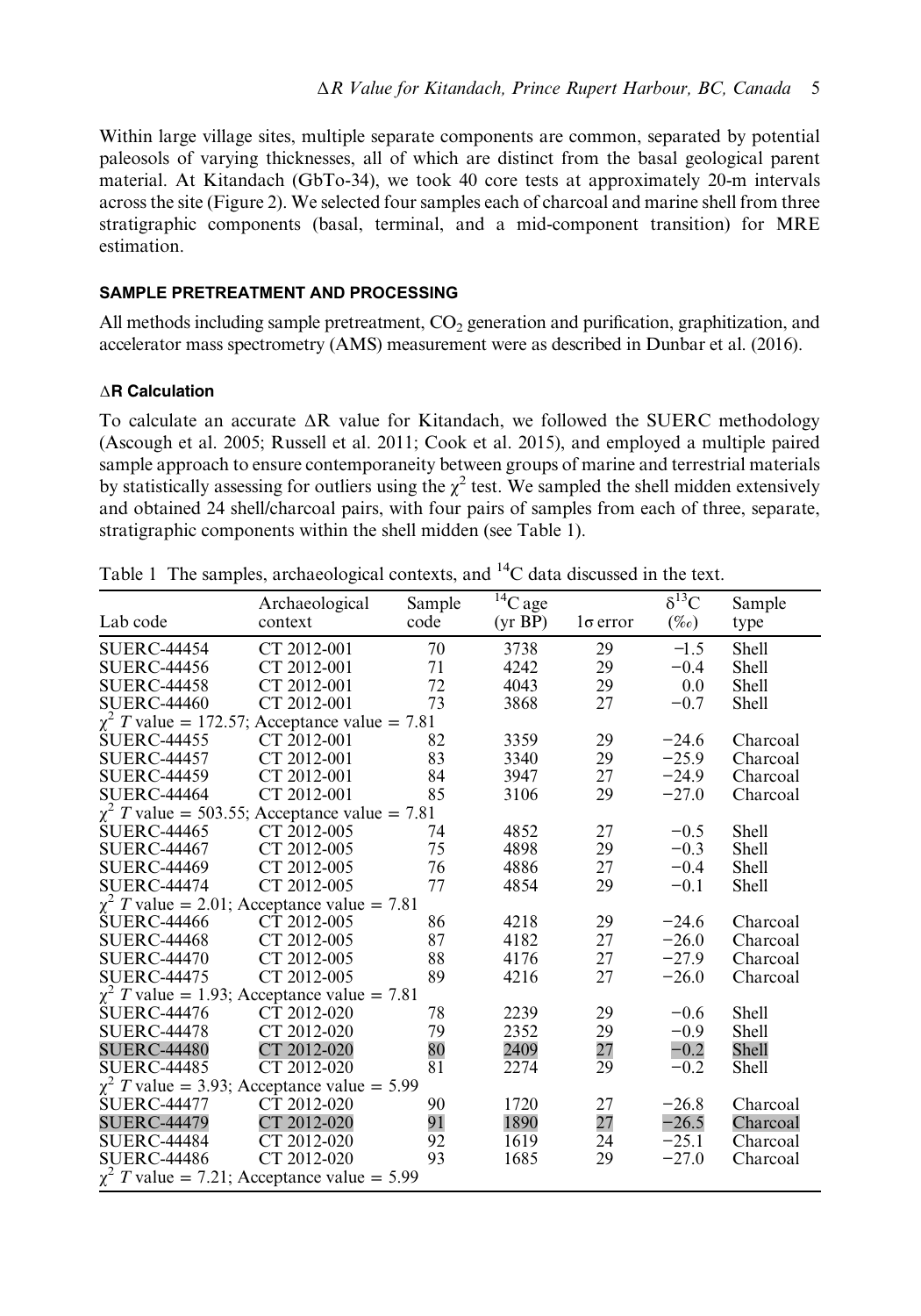## 6 K Edinborough et al.

## RESULTS

Following the  $\Delta R$  calculation method of Cook et al. [\(2015](#page-7-0)), we performed  $\chi^2$  tests on the samples to determine outliers and therefore potentially problematic contexts. Using samples that passed the test, we then calculated ΔR and error values for every possible terrestrial/marine pair for each viable context. From this, a weighted mean  $\Delta R$  value was calculated for each context. The potential variability in the  $\Delta R$  value was calculated as the standard error for predicted values. This equates to the square root of the sum of the squares on the standard deviation of the weighted mean  $\Delta R$  value and the standard error. Only context 005 passed the  $\chi^2$  test immediately [\(Table 1](#page-5-0)). This provided a  $\Delta R$  value of 267 ± 45. The four charcoal age measurements were combined to provide a weighted mean <sup>14</sup>C age for this context of 4197  $\pm$  14<sup>-14</sup>C yr BP, which calibrates to 2885 to 2705 cal BC (95.4% probability). Context 001 returned results that were too variable to be of use. When one outlier sample was removed from each of the marine and terrestrial groups from context 020 (SUERC-44479 and SUERC-44480) [\(Table 1\)](#page-5-0), the remaining shell samples passed the outlier test while the charcoal samples only marginally failed the test. We performed the  $\Delta R$  calculations on the remaining samples. The  $\Delta R$  based on three remaining marine and terrestrial pairs was  $288 \pm 69$ . The weighted mean terrestrial age was  $1675 \pm 30^{14}$ C yr BP, which calibrates to a calendar age range for this context of AD 265 to 425 (95.4% probability).

# DISCUSSION AND CONCLUSIONS

We have derived two useful  $\Delta R$  values for Kitandach,  $267 \pm 45^{14}$ C yr for the period 2885–2705 BC and 288 ± 69 for the period AD 265–425. In addition, using the 14CHRONO Marine Reservoir Database, held by Queen's University, Belfast, we derived a third, average value based on five values from the immediate area of Prince Rupert Harbour, derived by McNeely et al. ([2006\)](#page-7-0). These five values gave a weighted mean of  $265 \pm 88$  for 19th century data, where the error calculation is the standard error for predicted values, for consistency with our own data. Taken together, these data begin to suggest the possibility that the MRE for the Prince Rupert Harbour area has been relatively constant over approximately the past 5000 yr. This is entirely in line with the conclusions of Southon and Fedje ([2003\)](#page-7-0) for the wider British Columbia coast. They dated wood/shell pairs from natural beach deposits and archaeological midden sites and developed a record of reservoir ages extending back to  $\sim$ 11,000 BC. Other regional studies have also yielded similar values (Hutchinson [2014\)](#page-7-0), but have not taken the multiple paired sample approach developed by SUERC, which leaves them more prone to inadvertent statistical error. On the other hand, ideal multiple paired samples from clearly identifiable contexts can be very difficult to find in these crucial midden contexts without the appropriate methodologies, so researchers have understandably calculated a pragmatic ΔR value whenever possible. ΔR results from more pragmatic single-paired studies (e.g. Eldridge et al. 2014) may vary simply because their smaller samples sizes are measured over longer periods of time without a robust test for statistical outliers (see Cook et al. [2015\)](#page-7-0).

We propose that more studies use the multiple paired sample approach as we quickly identified outliers and potentially problematic contexts. On the basis of our results, it would appear that a  $\Delta R$ value of  $273 \pm 38$  (weighted mean of our two values) is a good estimate for this research area, a conclusion supported by the McNeely derived weighted mean value of  $265 \pm 88$ . The mixed context of 001 is suggestive of particularly intriguing anthropogenic activity that will be explored elsewhere.

## ACKNOWLEDGMENTS

We wish to thank the following people and organizations: Lax Kw'alaams Indian Band, Metlakatla Indian Band, Susan Marsden, David Archer, Bryn Letham, Iain McKechnie, Ian